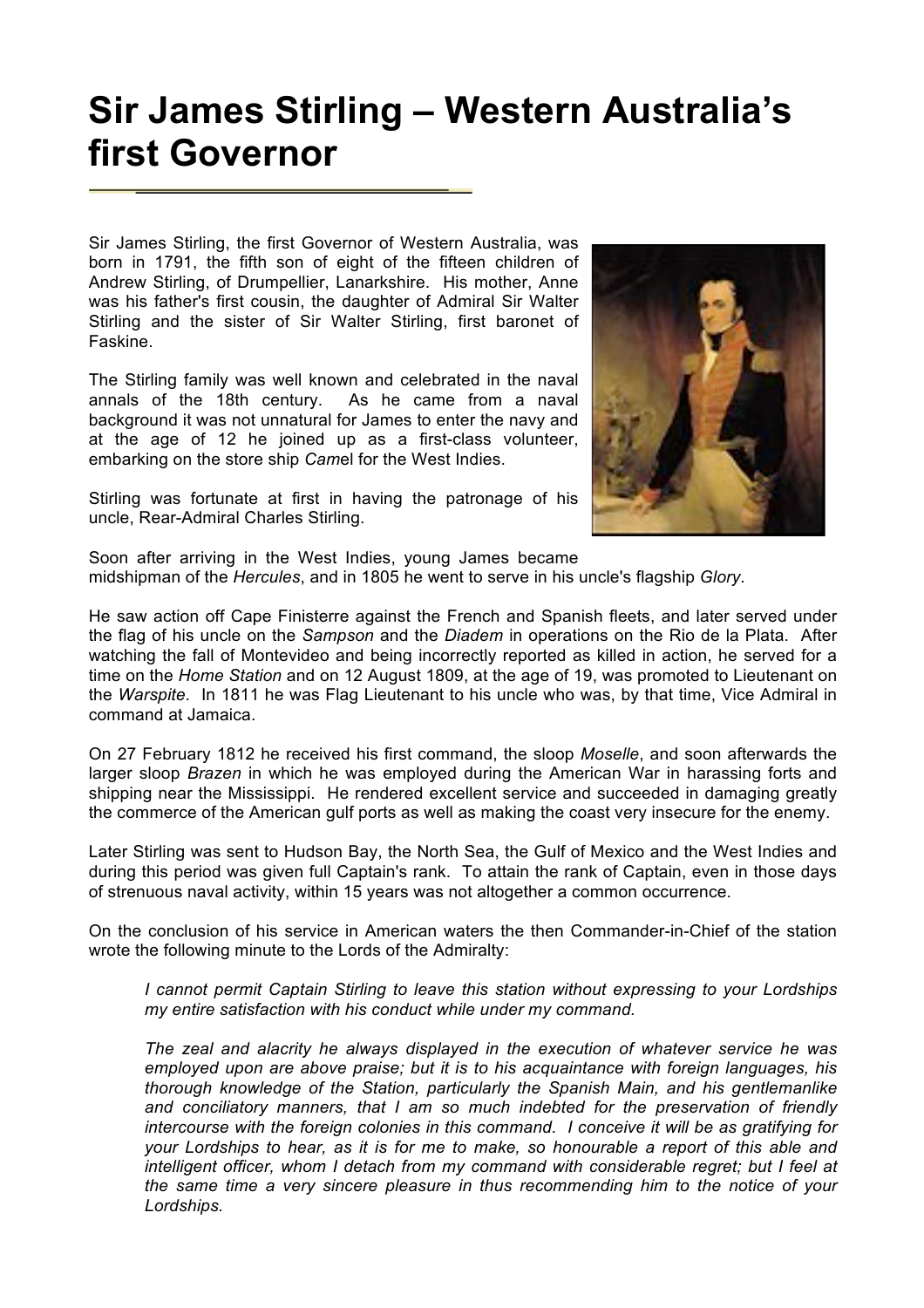On such a report being made by the commanding officer early promotion was sure to follow, therefore there could be no surprise when Captain Stirling was promoted to post rank in 1818.

Although he had no qualifications for shore employment he had been awarded a fair sum in prize money and received a small but secure income from the Treasury and for a while he travelled in Europe and moved in London and country society.

At Woodbridge, Surrey, he became acquainted with the Mangles family whose wealthy head had extensive interests in the East Indies, had been High Sheriff for Surrey in 1808, was a director of the East India Co., and in 1832-37 represented Guildford in Parliament. His third daughter, Ellen, attracted Stirling's attention and the couple were married at Stoke Church, Guildford on 3 September 1823 on Ellen's 16th birthday. They had five sons and six daughters.

Stirling's next appointment was in January 1826 when he was given command of the new *Success* and sent to form a settlement in Raffles Bay, Torres Strait, because of French activity in the Pacific.

The successful manner in which he carried out this duty earned him the hearty commendation of the Governor of New South Wales who next sent him on the same vessel later that year to visit and report on the west coast of Australia.

Stirling was impressed with the land in the vicinity of the Swan River and in glowing terms described it as an ideal site for establishing a permanent settlement. Similarly impressed was the New South Wales government botanist, Charles Fraser, whose report added weight to Stirling's political and commercial arguments in favour of its immediate acquisition and Stirling's appointment to establish a new colony there.

Both opinions were supported by the New South Wales Governor Darling, though not by the colonial administrators in London who were loath to assume a further territorial burden and who in Stirling's words 'trembled at the thought of the expenditure involved'.

Later, while serving in the East India Squadron, Stirling suffered from a severe stomach ailment and was invalided back to London on half pay. After having recovered from his illness he lost no time in trying to enlist support for a settlement to be established in Western Australia.

Stirling's persistent arguments attracted the attention of investors and speculators and with rumours that the French had designs on the region he finally overcame official reluctance to establish a colony on the West Coast of New Holland (Australia).

He was appointed Lieutenant Governor of the new settlement and accompanied by his wife and three year old son Andrew set sail for the colony from Plymouth on 9 February 1829 in the chartered transport vessel *Parmelia*.

Packed into the 443 ton barque *Parmelia* were nearly 150 men, women and children, passengers and crew, together with their personal belongings, the stores, cattle and poultry and much of the equipment required to set up the new colony.

The *Parmelia* was accompanied by *HMS Sulphur* carrying a detachment of troops of the 63rd Regiment under the command of Captain FC Irwin. Records indicate that shortly after the *Parmelia* sailed from Plymouth on her 16 week voyage to found the Swan River colony Mrs Stirling gave birth to a son, Frederick Henry, who in later years took command of the British navy in Australian waters and married an Australian girl.

The *Parmelia* arrived off the Western Australian coast near the mouth of the Swan River on 31 May and on 18 June Stirling proclaimed the foundation of the colony.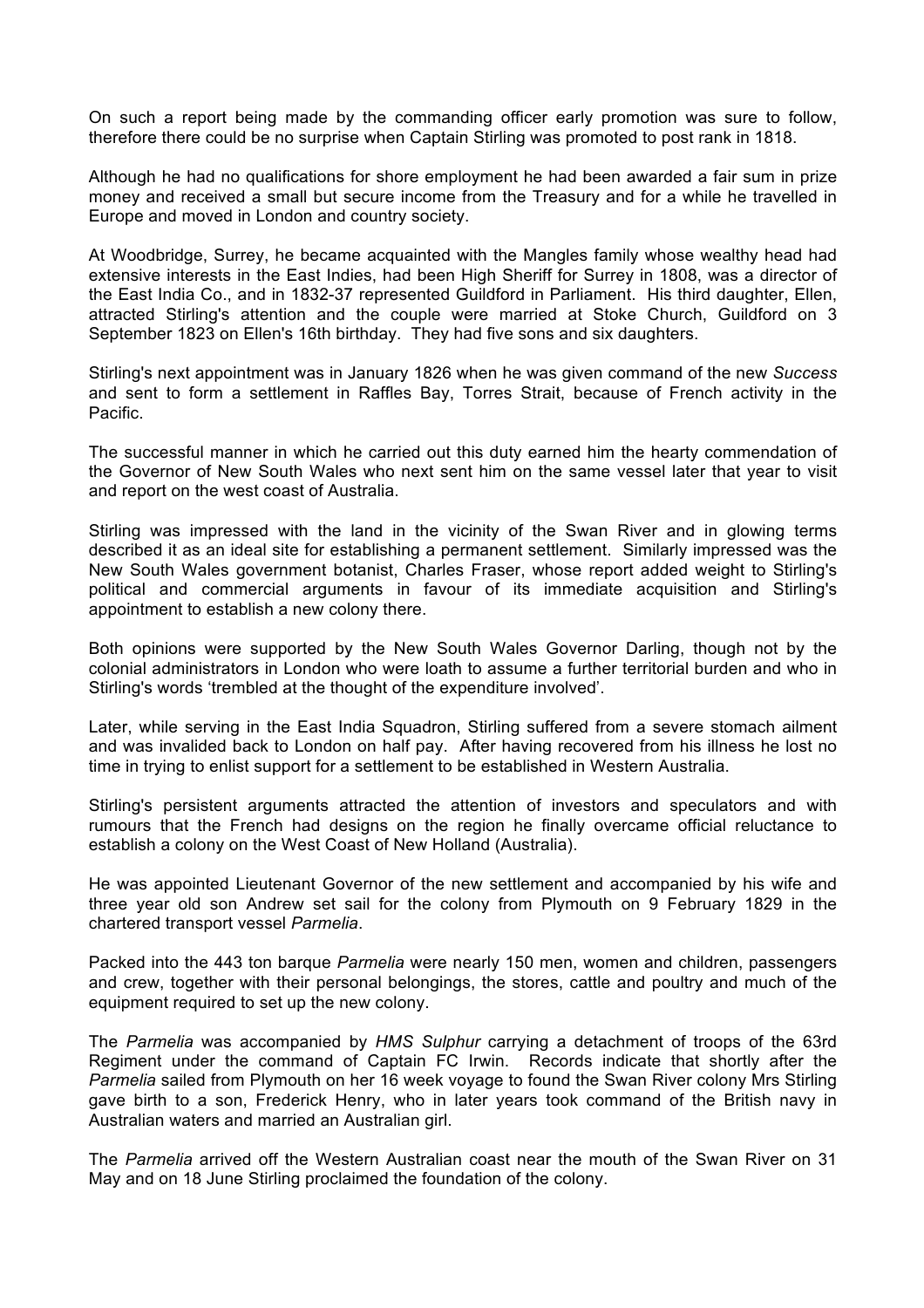Stirling administered the Swan River Colony from June 1829 until August 1832 when he departed on an extended visit to England where he was knighted. It had been left to the ingenuity of the settlers and the untried administrative capacity of Stirling to surmount all difficulties.

Although his administration was strongly criticised at various times the settlers were generally happy with the way Stirling, who was appointed Governor in 1831, governed the infant colony.

His popularity was due in no small part to his wife Ellen. Although still only 22 years old when she arrived at the Swan River she greatly assisted her husband in organising the social life of the colony with energy and charm.

Indeed, such was the admiration felt towards Stirling that during his visit to England to press for financial support for the colony, he was presented with a cup called the Swan Cup which carried the following inscription:

*Presented to Captain James Stirling RN, First Governor of Western Australia by the relatives and friends of the settlers at the Swan River in testimony of their admiration of the wisdom, decision and kindness uniformly displayed by him and of their gratitude for his strenuous exertions with the Colonial Department for the benefit of that settlement. London May 1833*

A year later in August 1834 Stirling returned to Western Australia and continued to administer the colony until December 1838. The leading settlers were honestly pained to see Stirling leave Fremantle on the 5 January 1839 as their guiding light and mentor he had shared their speculations in a great adventure.

His tall and dignified bearing, his commanding presence, and his responsiveness to public esteem had enabled the settlers to face an uncertain future. Perhaps the best summing up of this portion of his career can be gathered from the address presented to him by the colonists on his return to England.

It read in part:

*They could testify with confidence and gratitude that the general tenor of His Excellency's administration had been highly and deservedly popular; that they had invariably experienced in him a friend of warm sympathy and individual distress, and an entire and liberal promoter of every good and liberal institution, an able and zealous patron of every enterprise suggested for the general welfare and in all the domestic and social relations of private life an example worthy of high station.*



Stirling was only 48 when he returned to England doubly qualified as a naval commander and civil administrator. At first he toyed with the idea of a further colonial appointment but in October 1840 he was appointed to command the *Indus* on the Mediterranean Station where he remained until June 1844. After another three years ashore he was appointed to the *Howe* which he commanded in the Mediterranean from April 1847 to April 1850 when he was knighted by the King of Greece. At no time did he lose interest in his colony in Western Australia, always ready to join deputations to the Colonial Office or to add his signature to memorials seeking more favourable treatment from the British Government. He was not only willing to help the colony as a whole but also his erstwhile fellow colonists as individuals.

In July 1851 Stirling was promoted Rear Admiral and in the following year served at the Admiralty. From January 1854 to February 1856 Stirling was